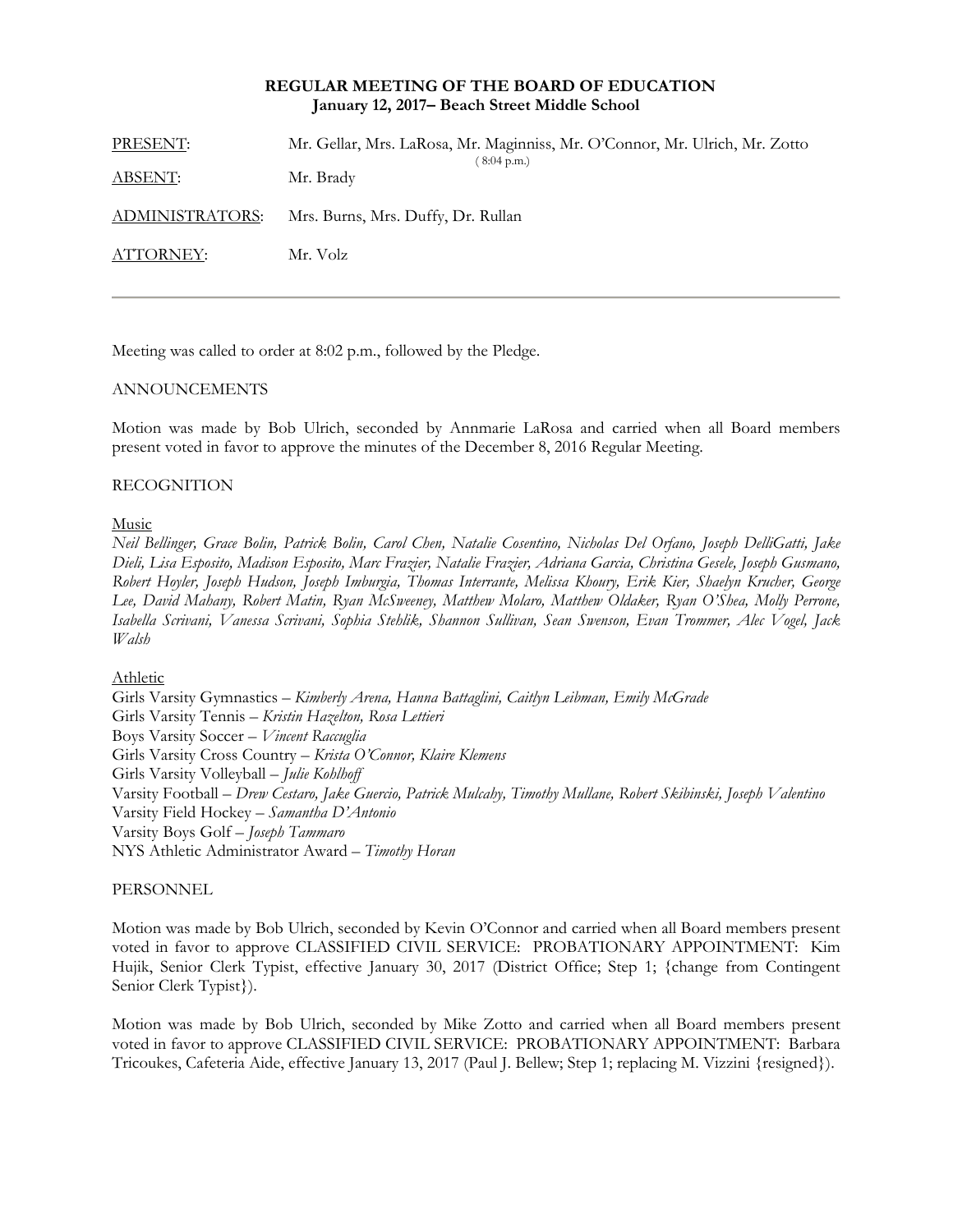Motion was made by Kevin O'Connor, seconded by Ron Maginniss and carried when all Board members present voted in favor to approve CLASSIFIED CIVIL SERVICE: CONTINGENT APPOINTMENT: Monica Perry, Senior Clerk Typist, effective January 30, 2017 (High School; Step 1; {new position}).

Motion was made by Kevin O'Connor, seconded by Ron Maginniss and carried when all Board members present voted in favor to approve CLASSIFIED CIVIL SERVICE: SUBSTITUTE CUSTODIAN (\$10.75 hour): Michele Gosline, effective January 13, 2017; Louis Serpico, effective January 13, 2017.

Motion was made by Mike Zotto, seconded by Ron Maginniss and carried when all Board members present voted in favor to approve CLASSIFIED CIVIL SERVICE: SUBSTITUTE FOOD SERVICE WORKER (\$10.75 hour): Francine Spinelli, effective January 13, 2017.

Motion was made by Mike Zotto, seconded by Bob Ulrich and carried when all Board members present voted in favor to approve CLASSIFIED CIVIL SERVICE: SPECIAL EDUCATION AIDE: Barbara Tricoukes, effective January 13, 2017.

Motion was made by Bob Ulrich, seconded by Kevin O'Connor and carried when all Board members present voted in favor to approve CLASSIFIED CIVIL SERVICE: REGULAR SUBSTITUTE APPOINTMENT: Michelle Edgley, Special Education Aide, effective January 13, 2017 through June 23, 2017 (High School; Step 1; replacing D. Greene {LoA}).

Motion was made by Bob Ulrich, seconded by Mike Zotto and carried when all Board members present voted in favor to approve OTHER: CLUBS/ADVISORS 2016-2017:

UDALL ROAD MIDDLE SCHOOL: Costume Director, Shane O'Neill; Current Events, Deborah Pulitano; Drama Director, Musical Production, Justin DeMaio; Drama Director, Musical Production, Shane O'Neill; Musical Director, Justin DeMaio; Yearbook, Alyssa Urbach.

MANETUCK ELEMENTARY: Math Club, Christine Chocko (replacing C. LaPrarie {approved at the 10/25/16 BoE meeting}).

Motion was made by Bob Ulrich, seconded by Ron Maginniss and carried when all Board members present voted in favor to approve OTHER: SUBSTITUTE TEACHER (\$115 per diem): Abigail Casale, effective January 13, 2017, student teacher; Toniann Cintorino, effective January 13, 2017, student teacher; Katherine Clyne, effective January 13, 2017, student teacher; Jessica Mazza, effective January 13, 2017, student teacher; Meghan McNicholas, effective January 13, 2017, student teacher; Joseph Pidel, effective January 13, 2017, student teacher; Taylor Raimo, effective January 13, 2017, student teacher; Samantha Schick, effective January 13, 2017, student teacher; Victoria Sidorski, effective January 13, 2017, student teacher; Shay Voor, effective January 13, 2017, student teacher.

Motion was made by Kevin O'Connor, seconded by Ron Maginniss and carried when all Board members present voted in favor to approve OTHER: SUBSTITUTE TEACHER ASSISTANT (\$85 per diem): Abigail Casale, effective January 13, 2017; Toniann Cintorino, effective January 13, 2017; Katherine Clyne, effective January 13, 2017; Jessica DiToro, effective January 13, 2017; Jessica Mazza, effective January 13, 2017; Meghan McNicholas, effective January 13, 2017; Joseph Pidel, effective January 13, 2017; Taylor Raimo, effective January 13, 2017; Samantha Schick, effective January 13, 2017; Victoria Sidorski, effective January 13, 2017; Gina Vogler, effective January 13, 2107; Shay Voor, effective January 13, 2017.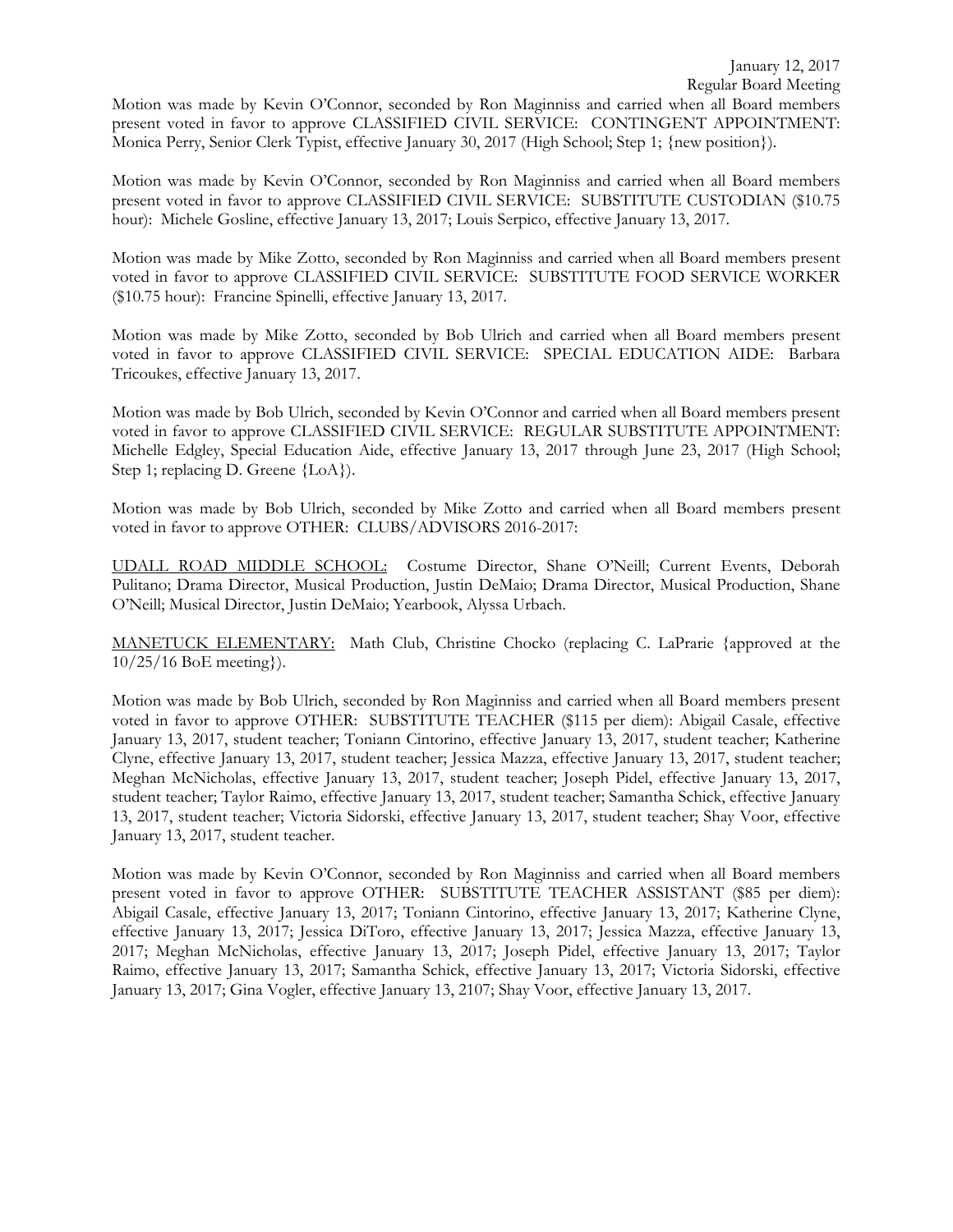Motion was made by Bob Ulrich, seconded by Ron Maginniss and carried when all Board members present voted in favor to approve OTHER: 2016-2017 SPRING HIGH SCHOOL COACHES:

### BASEBALL

Shawn Rush,Varsity Coach Richard Zeitler, Assistant Varsity Coach Michael LaCova, J.V. Coach Joseph LaCova, J.V./Varsity Volunteer Coach

**SOFTBALL** Courtney Wilson, Varsity Coach Colleen Reilly, J.V. Coach Kim Raimondi-Rinyu, J.V. Volunteer Coach

BOYS TRACK Jeremy Robertson, Varsity Coach John Lavery, Assistant Varsity Coach

GIRLS TRACK Michelle Studley-Broderick, Varsity Coach Michael Distefano, Assistant Varsity Coach

BOYS LACROSSE Scott Craig, Varsity Coach William Turri, Assistant Varsity Coach Thomas Corcoran, Varsity Volunteer Coach Anthony Pellati, Varsity Volunteer Coach Michael Hazelton, J.V. Coach Michael Delgado, Assistant J.V. Coach

GIRLS LACROSSE Joseph Nicolosi, Varsity Coach Brian Cameron, Assistant Varsity Coach James Dooley, J.V. Coach Stacy Piropato, Assistant J.V. Coach

BOYS TENNIS George Botsch, Varsity Coach Norman Wingert, J.V. Coach

GIRLS GOLF Thomas Loudon, Varsity Coach

#### CURRICULUM UPDATE

Dr. Rullan informed the audience that students from each of the elementary schools have been selected to have their art work displayed in the 19th annual "Colors of Long Island" student art exhibit taking place at the Long Island Museum in Stony Brook. The West Islip High School was one of the recipients of Senator Boyle's Bullet Aid to send six high school students to attend the STEM High School Composite Technology Program at the Composite Prototyping Center in Plainview. Students in International Baccalaureate science courses are making their oral presentations, the district continues to make strides with the implementation of Response to Intervention, and reading specialists have been trained in the administration of the Woodcock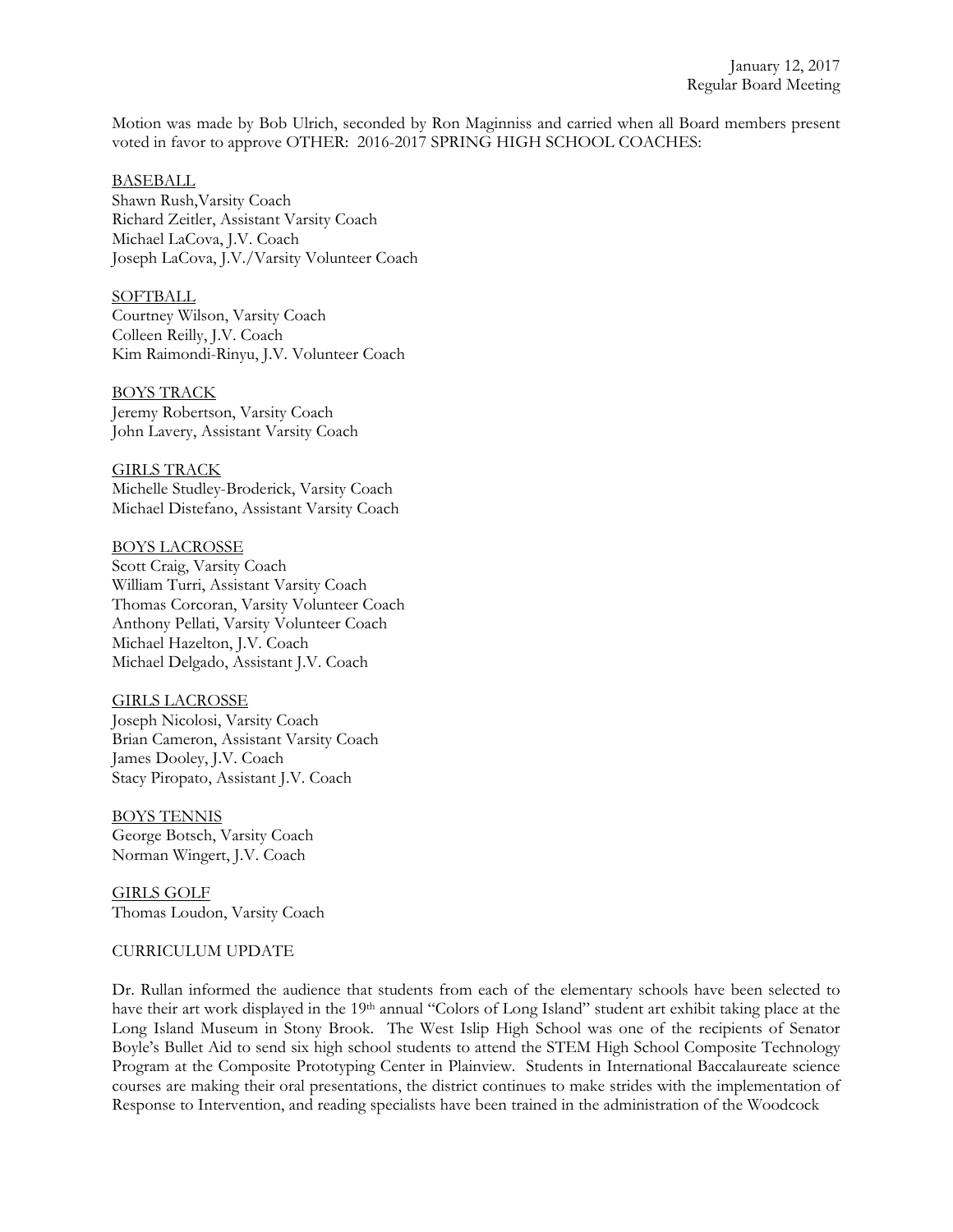Reading Mastery Test. Approximately 20 music students from grades 5-12 will be performing at the Long Island String Festival Association, 20 high school music students will be participating in the Mid-Island Band Festival and high school student Luke Harris will be conducting research through Sea World and the Cold Spring Harbor Laboratory. As part of the review process of policies and regulations, advisory committees were formed to review and make recommendations to grading practices and academic integrity. West Islip's plan for implementing the New York State Education Seal of Biliteracy has been accepted by New York State.

# REPORT OF BOARD COMMITTEES

Finance Committee: Bob Ulrich reported on the meeting held on  $1/10/17$ . Items reviewed included the November treasurer's report; November extra-curricular report; November payroll summary; November financial statements; claims audit report and December system manger audit trail report. Also reviewed were warrants, payroll certification forms, surplus items, and Special Education Contract for Commack UFSD/fall. Mrs. Duffy reviewed a draft engagement letter from Cullen & Danowski outlining the next area of review, which will be Buildings & Grounds, and asked the committee for suggestions as to what additional areas should be addressed.

Policy Committee: Kevin O'Connor reported on the meeting held on  $1/10/17$ . The committee reviewed the Non-Instructional/Business Operation sections of the Policy Manual and policies related to Academic Achievement and Class Ranking Sections and have now completed the policy manual review process. Once all the required readings take place, the policy manual update will be complete.

*Editor's Note*: The committee must still review the balance of the 8000s before the policy manual update is complete**.** 

The committee had a **First Reading** on the following policies:

#### First Reading:

| No. 6130 | Evaluation of Personnel: Purposes                                                                   |
|----------|-----------------------------------------------------------------------------------------------------|
| No. 8110 | Curriculum Development, Resources and Evaluation                                                    |
| No. 8120 | Request for Part 100 Variance or Part 200 Innovative Program Waiver From Commissioner's Regulations |
| No. 8130 | Religious Expression in Public Schools                                                              |
| No. 8212 | Fire Drills, Bomb Threats and Bus Emergency Drills                                                  |
| No. 8213 | Student Use of Hand Held Laser Pointers                                                             |
| No. 8220 | Career (Occupational) Education                                                                     |
| No. 8230 | Counseling Program                                                                                  |
| No. 8240 | Instructional Programs: Driver Education, Gifted and Talented Education and Physical Education      |
| No. 8242 | Honors Program                                                                                      |
| No. 8250 | Evaluation of the Instructional Program                                                             |
| No. 8270 | <b>Instructional Technology</b>                                                                     |
| No. 8280 | Instruction for Students with Limited English Proficiency                                           |
| No. 8320 | Selection of Library and Audiovisual Materials                                                      |
| No. 8321 | Computer Resources and Data Management                                                              |
| No. 8323 | World Wide Web: District Websites                                                                   |
| No. 8330 | Public Complaints About Curricula or Instructional Material                                         |
| No. 8331 | Controversial Issues                                                                                |
| No. 8340 | Textbooks/Workbooks/Equipment                                                                       |
| No. 8410 | School Calendar and School Day                                                                      |
| No. 8411 | School Year                                                                                         |
| No. 8440 | Homework                                                                                            |
| No. 8450 | Homebound Instruction (Temporary Instruction)                                                       |
| No. 8460 | Field Trips and Excursions                                                                          |
| No. 8470 | Home Schooling (Permanent Instruction)                                                              |
| No. 8480 | Organization of Instruction                                                                         |
| No. 8481 | Grouping for Instruction                                                                            |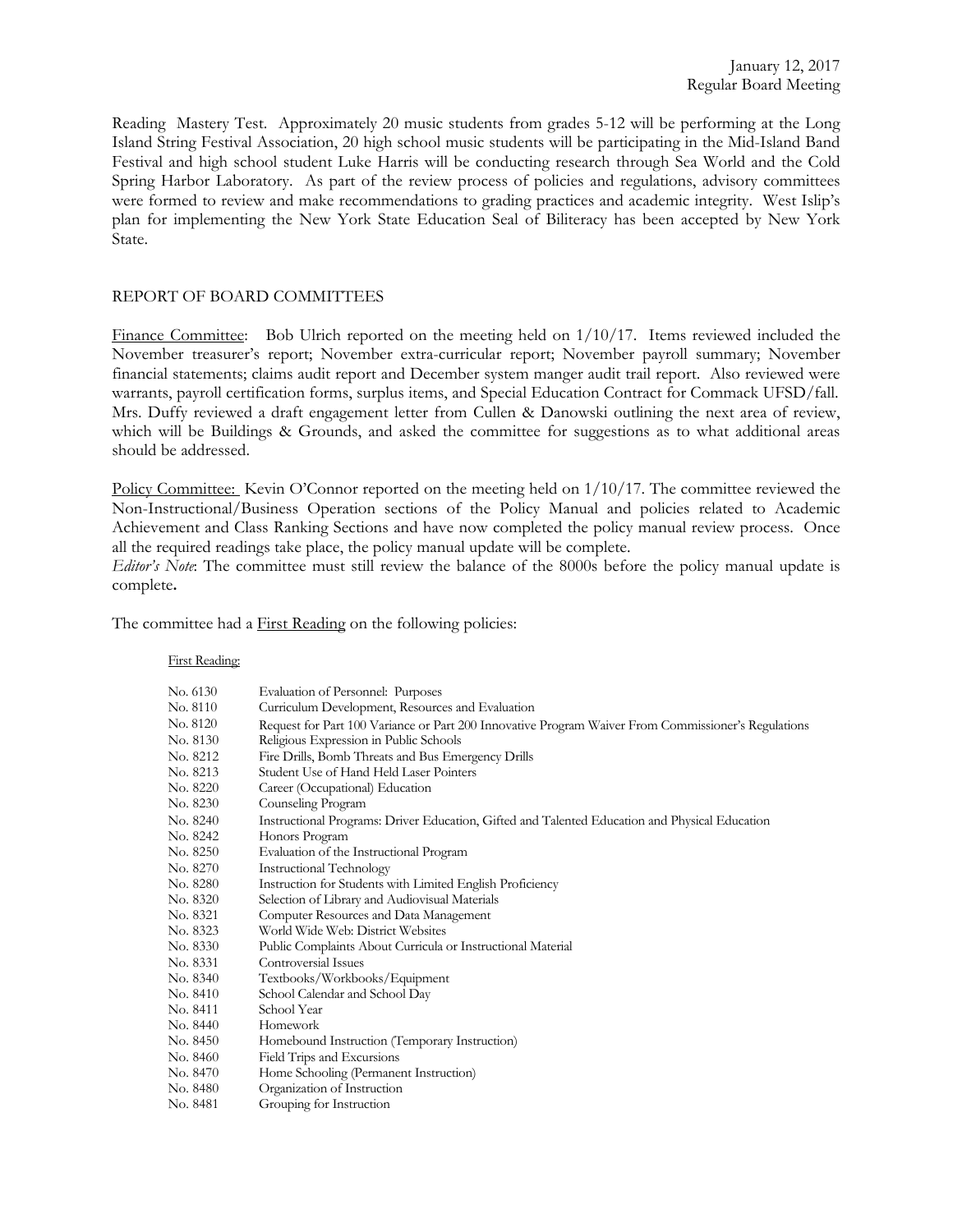#### Rescinded Policies:

| No. 8211   | Prevention Instruction (incorporated as Regulation to Policy 8210)               |
|------------|----------------------------------------------------------------------------------|
| No. 8211.1 | Comprehensive Substance Abuse Policy (incorporated as Regulation to Policy 8210) |
| No. 08431  | High School Independent Study (incorporated as Regulation to Policy 8430)        |

Education Committee: Annmarie LaRosa reported on the meeting held on 1/12/17. Items discussed included the district's ability to sponsor courses that will fulfill CTLE requirements, Google training for staff, and a G-Suite pilot opportunity for teachers in the middle schools.

Buildings and Grounds: Kevin O'Connor reported on the meeting held on 1/10/17. Items discussed included a bond update from Mr. Robertson of BBS. The use of district property by various organizations was discussed as well as the associated cost to the district. Mr. Bosse provided information to the committee regarding a \$53,000 insurance settlement recovered by the district.

Committee on Special Education/Preschool Special Education: Ron Maginniss reported on the meeting held on 1/10/2017. Items discussed included CSE and CPSE recommendations and student placements Mr. Maginniss and Mrs. LaRosa will be touring the classes over the next couple of weeks.

Health and Wellness Committee: Mike Zotto reported on the meeting held 1/12/17. Items discussed included the 5K Glow Run/Walk for Sunday, October 15, 2017, the upcoming newsletter, a presentation of *The Ugly Truth*, a heroin and prescription drug education and awareness program, that will take place at the West Islip Library on January 25, 2017 at 6:30 p.m. The committee is exploring a "Shed the Meds" event for late spring as well as recognition of the Suffolk County Police Department for providing educational programs to the district. The committee is exploring strategies to expand the Mindfulness Education Program and making CPR/AED professional development available to district staff. The next meeting will take place on Wednesday, February 8, 2017 at 9:30 a.m. in the Paul J. Bellew cafeteria.

DASA Committee: Dan Marquardt reported on the meeting held on 1/10/17. Items discussed included the results of an administered survey, an upcoming Suffolk County Police Department Parent Workshop on 1/23/17, Social Media Boot Camp and *The Ugly Truth* event.

## FINANCIAL MATTERS

The treasurer's report for November was presented. Beginning balance as of 10/31/2016: \$27,672,385.88; ending balance of 11/30/2016: \$20,047,238.46.

Motion was made by Kevin O'Connor, seconded by Bob Ulrich, and carried when all Board members present voted in favor to approve Budget Transfers 3339 – 3350.

Motion was made by Ron Maginniss, seconded by Kevin O'Connor, and carried when all Board members present voted in favor to approve the following Special Education 2016-2017 Contract: Commack UFSD {Fall}.

Motion was made by Kevin O'Connor, seconded by Annmarie LaRosa, and carried when all Board members present voted in favor to approve the following surplus items: America's Story textbooks {200}.

## PRESIDENT'S REPORT

Motion was made by Bob Ulrich, seconded by Kevin O'Connor and carried when all Board members present voted in favor to approve Service Agreement – Security Coordinator.